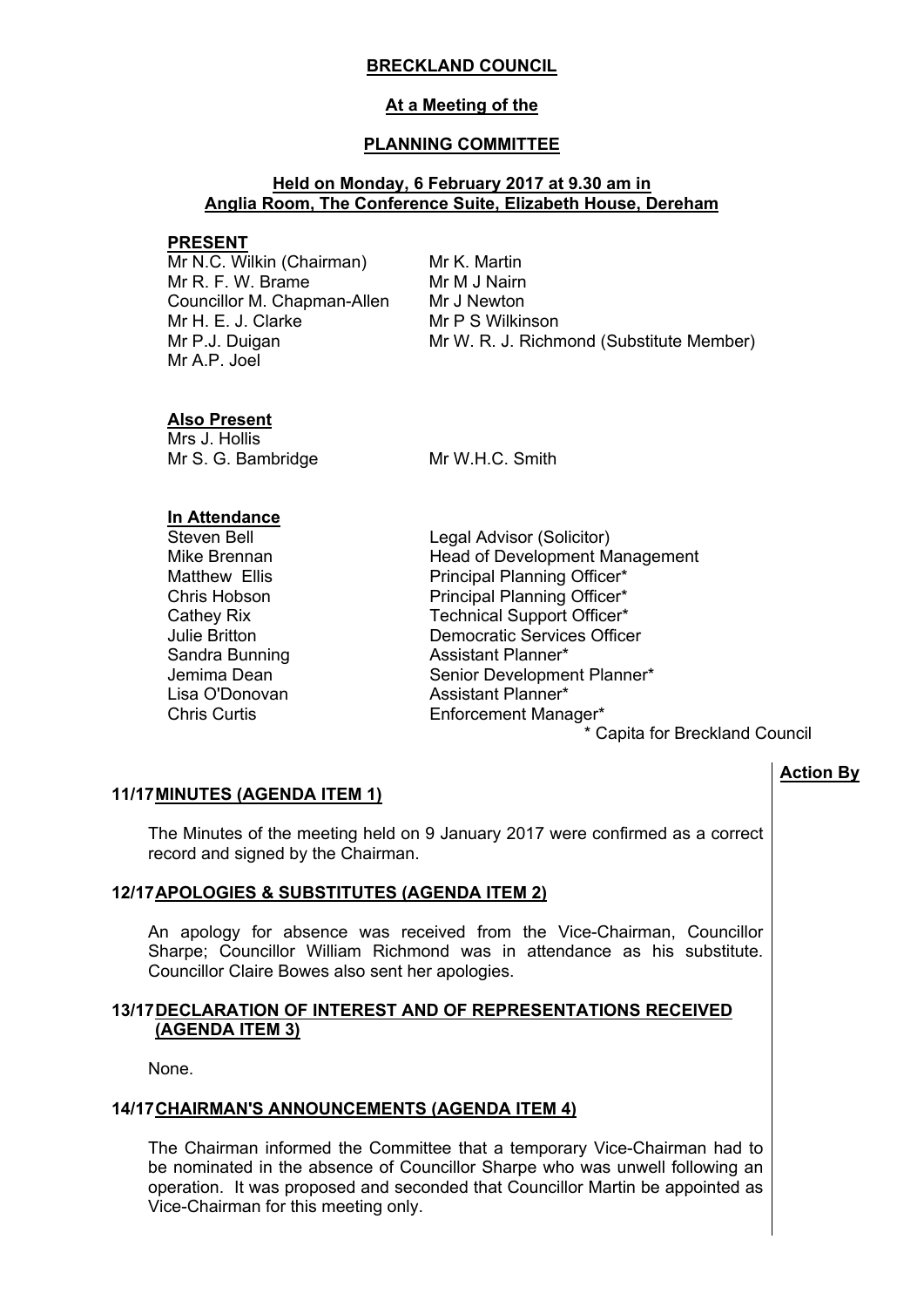The Chairman also conveyed his thanks to Councillor Paul Claussen who had recently been appointed as a Member of the Cabinet. He had been a determined Member of the Planning Committee and took no prisoners and was always party to a constructive debate.

# **15/17REQUESTS TO DEFER APPLICATIONS INCLUDED IN THIS AGENDA (AGENDA ITEM 5)**

Agenda Item 8 (pages 20-57), Schedule Items 1 and 2 (Dereham) had been deferred from the Agenda for further Highway information.

Item 7(a) (pages 14-18) for Warren's Lane, Attleborough had been deferred due to last minute changes by the applicant that required further consultation.

Councillor Clarke asked when both the Dereham applications would be brought back to Committee. He further asked if any meetings for large applications such as these had been held outside office hours. The Head of Development Management advised that it was likely that these applications would be on the agenda for the March meeting and as far as the latter question was concerned, a one agenda item meeting had been held for the Thetford SUE which was a complete rarity as generally applications could be dealt with in the morning or the afternoon during office hours.

Councillor Clarke was pleased to see Matthew Ellis, the Principal Planning Officer, at the meeting but had concerns about the Case Officers who were based outside of the Breckland area who were not likely to be aware of the sensitivities of local applications and asked how Breckland extended these concerns in the planning process. The Chairman explained that Capita had various staff and agreed that some were not based in the local area but planning was a thorough process and Officers were aware of the concerns.

# **16/17URGENT BUSINESS (AGENDA ITEM 6)**

None.

# **17/17DEFERRED APPLICATIONS (AGENDA ITEM 7)**

17 .1 ATTLEBOROUGH: Change of use from agricultural to burial site and outline for 8 dwellings: Warrens Lane: Applicant: Righetti: Reference: 3PL/2016/0486/H

Deferred for further information (see Minute No. 15/17 above).

#### **18/17SCHEDULE OF PLANNING APPLICATIONS (AGENDA ITEM 8)**

a. Item 1 – Dereham: Land off Swanton Road: Residential development of up to 216 dwellings, landscaping, openspace, parking and access from Swanton Road: Applicant: Avant Homes (Midlands): Reference: 3PL/2015/1487/0

Deferred for further Highway information.

b. Item 2 – Dereham: Land off Shipdham Road, Westfield Road and Westfield Lane: Residential development for a minimum of 291 dwellings, link road, open space and recreational space: Applicant: Glavenhill Strategic Land (Number 1) Ltd: Reference: 3PL/2015/1490/0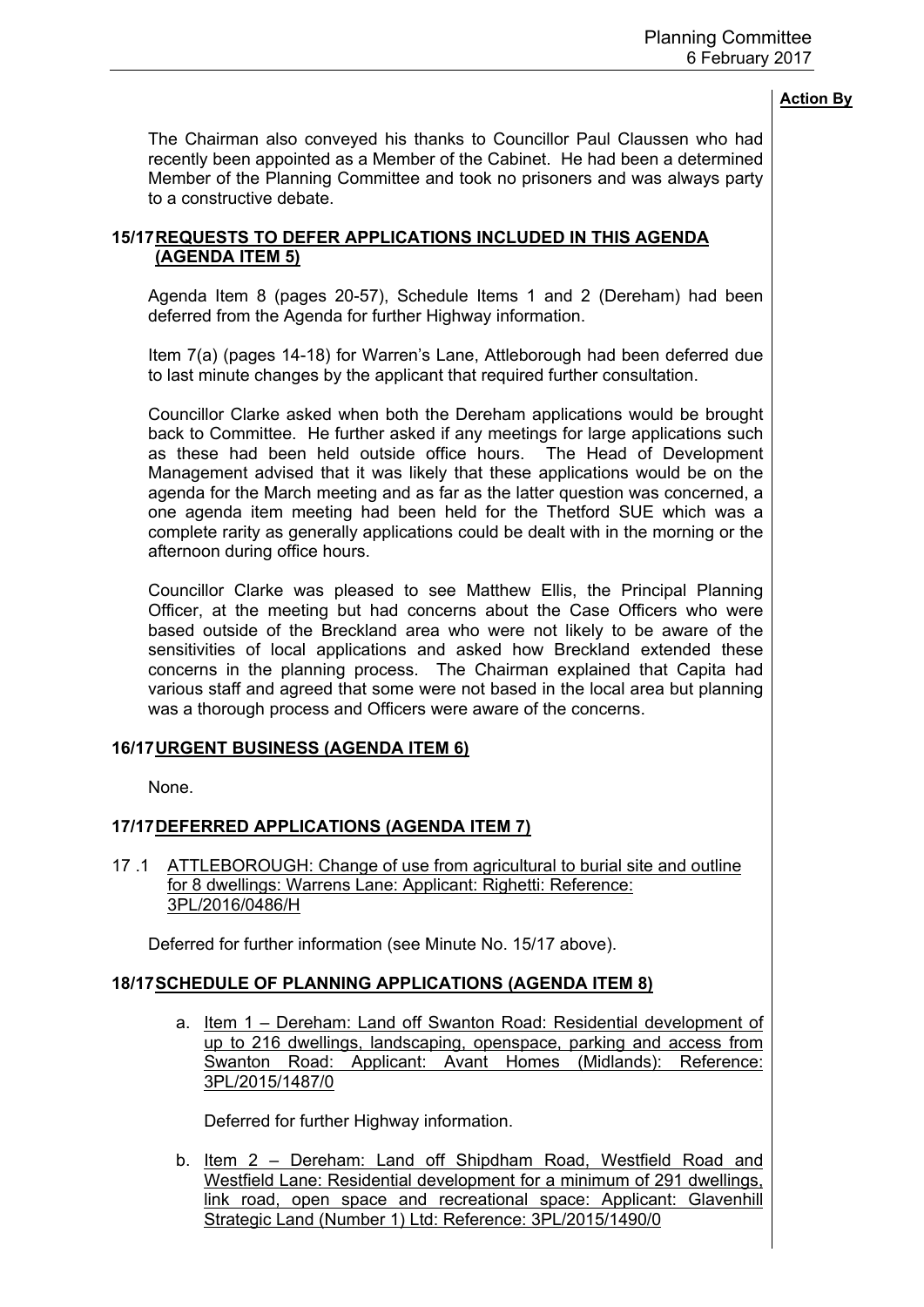Deferred for further Highway information.

c. Item 3 – Harling: Taylors Drift, Lopham Road: Erection of 3 dwellings: Applicant: Mr David Taylor: Reference: 3PL/2016/0189/F

Chris Hobson, the Principal Planning Officer presented the application which was considered in conjunction with Schedule item 4 (see Minute No. 18/17(d) below). Planning permission for 33 dwellings on an existing development had already been permitted. This application for the erection of 3 dwellings would be located on plot 4 which had a previous permission for one 5 bed dwelling; the proposal if approved would now provide an additional two x 4 bed dwellings.

This application was also being considered alongside application reference 3PL/2016/0192/VAR to make minor material amendments to house types and the layout of the permission of phase 3 of the wider development; this would also include an amendment to the vehicular route.

#### **Approved, as recommended.**

d. Item 4 – Harling: Taylors Drift, Lopham Road: Minor material amendment to planning permission 3PL/2011/1071/F in respect of amendments to design of plots: Applicant: Mr David Taylor: Reference: 3PL/2016/0192/VAR

Approved, as recommended (see Minute No. 18/17(c) above.

e. Item 5- Saham Toney: Site off Mill View, Ovington Road: Proposed residential development for 10 No. single storey dwellings: Applicant: Ms Heather Rutterford: Reference: 3PL/2016/0766/F

The Principal Planning Officer presented the application which was recommended for refusal due to it being outside a settlement boundary and contrary to policies SS1, CP14, DC02 and policies contained within the National Planning Policy Framework (NPPF) in particular paragraphs 12, 14 and 17.

Chris Parsons, the applicant's agent advised that the application had been due to come before Committee in 2016 and although the application itself was generally positive it was recommended for refusal due to the Council's recent five year housing land supply. The single storey dwellings would infill an obvious gap and once built this high quality accommodation would serve the rental market. Mr Parsons urged Members to approve the application as it was unknown what the Government White Paper was going to contain and felt that smaller housing sites must be considered.

#### **Refused, as recommended.**

f. Item 6 – Mileham: Land off Burghwood Drive: Construction of 3 No. new build dwellings and associated external works: Applicant: Breckland Bridge Ltd: Reference: 3PL/2016/0959/F

Jemima Dean, a Senior Development Planner presented the application. The land ownership was clarified.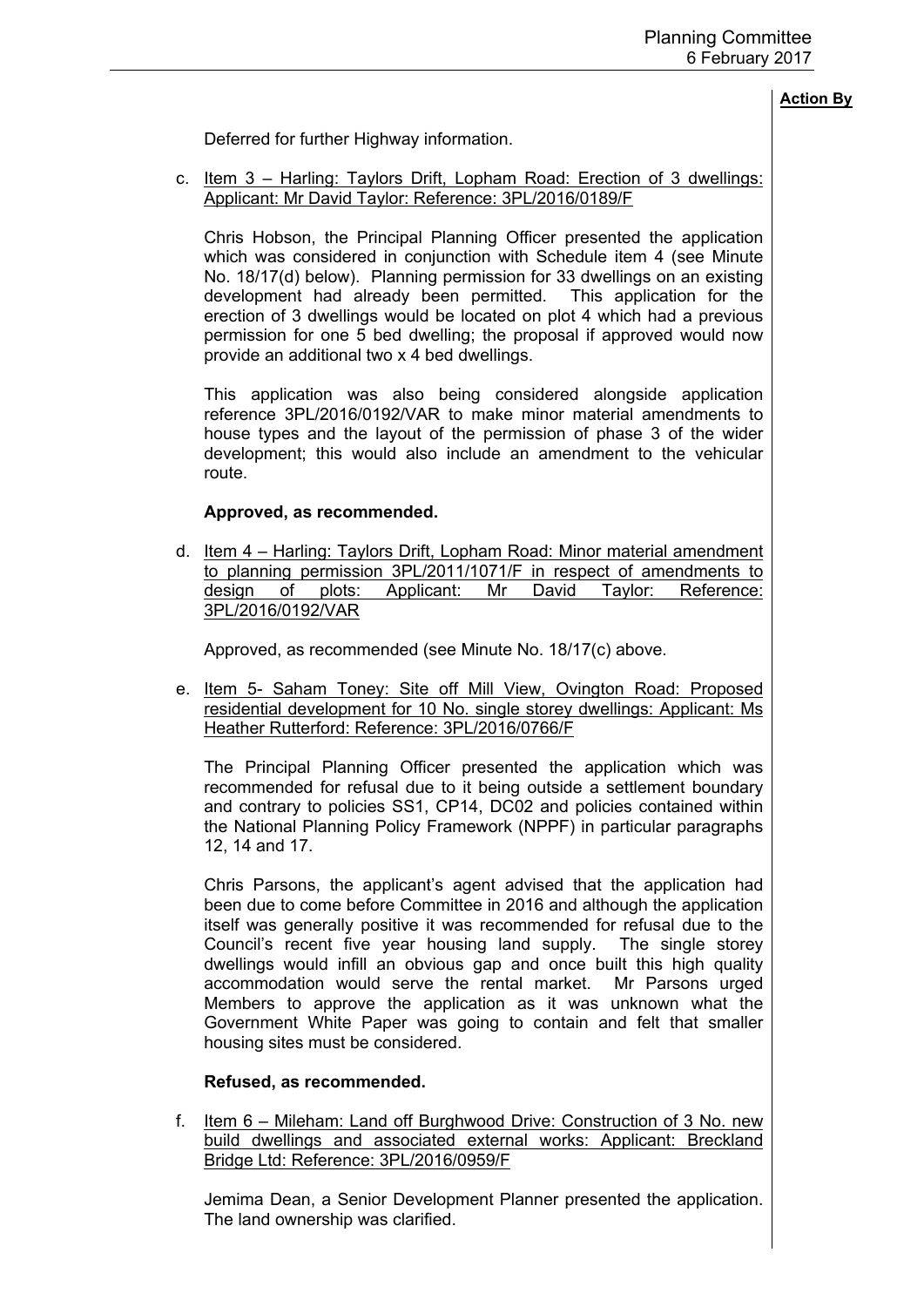Councillor Clarke asked if the units would be for sale or for the rental market. Members were informed that 4 of the 11 dwellings which had already been granted planning permission were for affordable housing but these three would be for the open market.

# **Approved, as recommended.**

g. Item 7 – Harling: Flint Cottage, Eccles Road: Erection of dwelling: Applicant: Mrs Pauline Keene: Reference: 3PL/2016/1128/F

Matt Ellis, the Principal Planning Officer presented the application. The site was outside the settlement boundary in the open countryside but was located between two existing properties. An arboricultural impact assessment and Tree Protection Plan had been submitted at the request of the Tree Officer and the proposal, if approved, would be subject to conditions.

In response to a question, the Chairman advised that the proposal would be in keeping with the existing dwellings.

## **Approved, subject to conditions.**

h. Item 8 – Attleborough: Henri Modern Gents Hairstyles, High Street: Removal of and blocking up of existing shop front and knocking through to adjacent shop: Applicant: Mr Adrian Stasiak: Reference: 3PL/2016/1193/F

The Principal Planning Officer presented the retrospective application. It was clarified that the application remained an A1 use it was just the shop front that required permission. Previous and existing floor plans were highlighted and photographs were shown of the bricked up shop front which was considered not to be detrimental to the character and appearance of the conservation area.

Councillor Clarke asked when the work had been carried out and whether the applicant had been given any advice to seek approval. Members were informed that the works had been carried out fairly recently and the Principal Planning Officer was not aware that advice had been sought. He pointed out that each application had to be taken on its own merits and was not likely to be repeated.

The Chairman advised that Building Control regulations had been met. With this in mind, Councillor Martin asked why this had not been picked up in the planning process. The Head of Development Management explained that building regulations were a completely different set of regulations and might not have been carried out by Breckland Council. In response to a concern, it was noted that the applicant had already been granted permission for the advertisements.

#### **Approved, as recommended.**

i. Item 9 – Attleborough: Woods View, Poplar Road: Approval of a Reserved matters and erection of a two storey dwelling with integral garage: Applicant: Mr Richard Syrett: Reference: 3PL/2016/1313/D

The Principal Planning Officer presented the application which was outside the settlement boundary and located in the open countryside.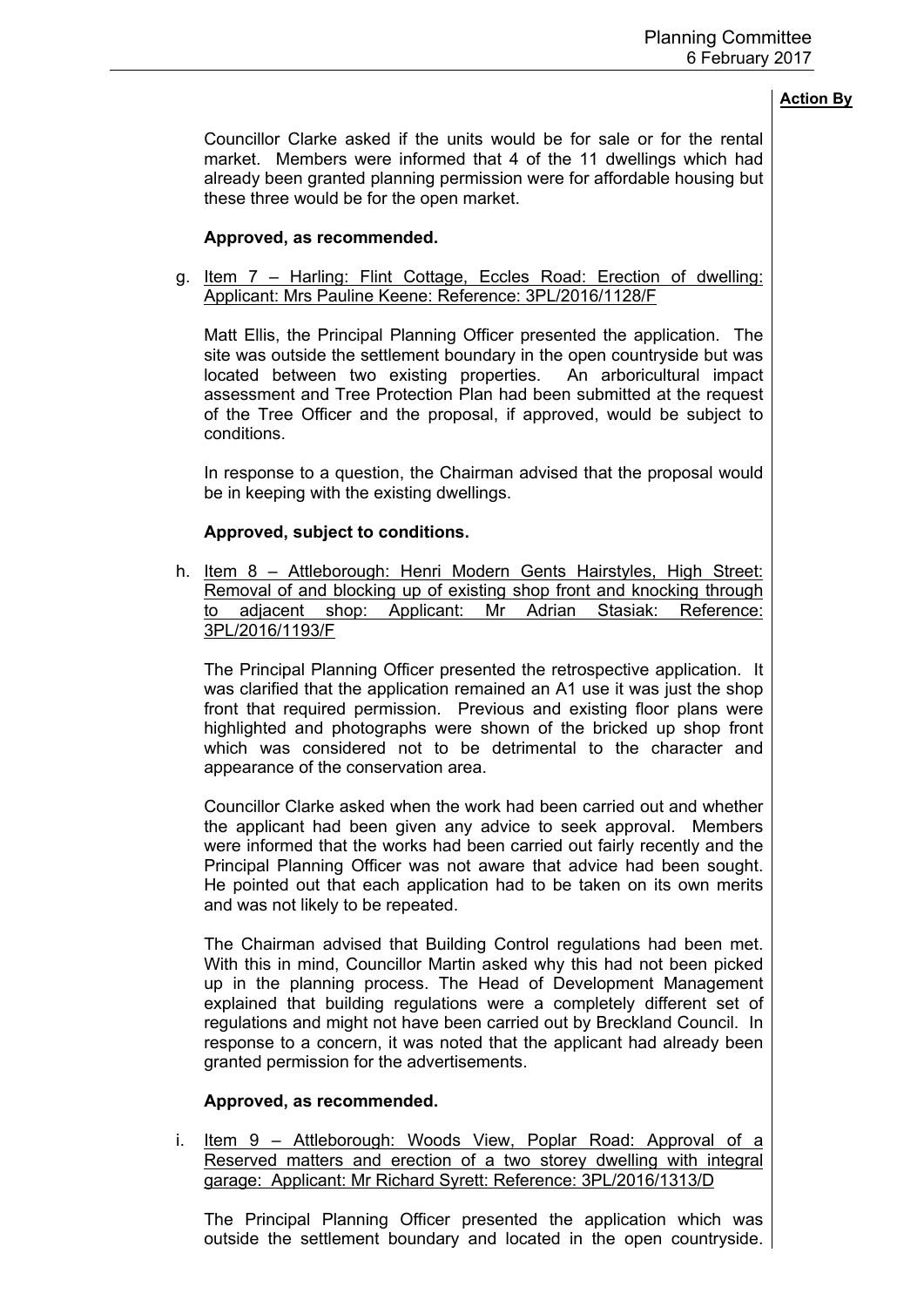Plans were shown of how the site would sit on the plot in relation to the existing dwellings.

#### **Approved, as recommended.**

j. Item 10 – Stow Bedon/Breckles: Oakglen, Caston Road: Demolition of bungalow and replacement with 2 storey dwelling & associated garage, landscaping and new curtilage: Applicant: Mr & Mrs Tony and Nicky Perkins: Reference: 3PL/2016/1418/F

The Principal Planning Officer presented the application. The proposal was explained and a location map was shown in relation to the nearest settlement boundary. The key issues were highlighted one of which was that the proposal was much larger than the existing footprint and was contrary to Policy DC03 and therefore was recommended for refusal.

Mr Weston, the applicant's agent was in attendance. He explained that the existing dwelling was very small and would not warrant any landscaping investment. The size of the new dwelling would not be disproportionate and the existing dwelling had extensive permitted development tolerances and would allow 300sqm without consent. The roof height had been lowered to allow for a 1½ storey dwelling, no objections had been received and the application, in his opinion, was not contrary to Policy DC03. The Head of Development Management disagreed with the suggestion that the application accorded with Policy DC03 as it required extensions to dwellings in the countryside to be proportionate to the scale of the original dwelling and for the size and design to be appropriate to the landscape and the character of the area; this proposal clearly did not.

Councillor Smith, the Ward Representative was in attendance in support of the application and provided Members with examples of rebuilds in his Ward also outside the settlement boundary and much bigger than the original footprint. The site in question was not in a built up area and in his opinion the Council had set an ample precedent and if refused would be inconsistent to others. It was clarified that the proposal was outside the settlement boundary but that the application was recommended for refusal being contrary to policy DC03.

The anomaly in relation to 1.7 of the report which mentioned new build in Green Belt and accordingly the quoting of the NPPF were noted.

In response to a question as to whether the footprint was going to start further back than the existing dwelling and curtilage, Members were informed that it would.

Councillor Martin felt that the existing property was very unattractive and the new unit would be much more sympathetic and should be encouraged.

Councillor Joel had noted that no objections had been received and felt that the application should be supported.

**Approved, contrary to the recommendation, on the grounds that the proposal was in proportion in terms of scale and design and was in accordance to Policy DC01.**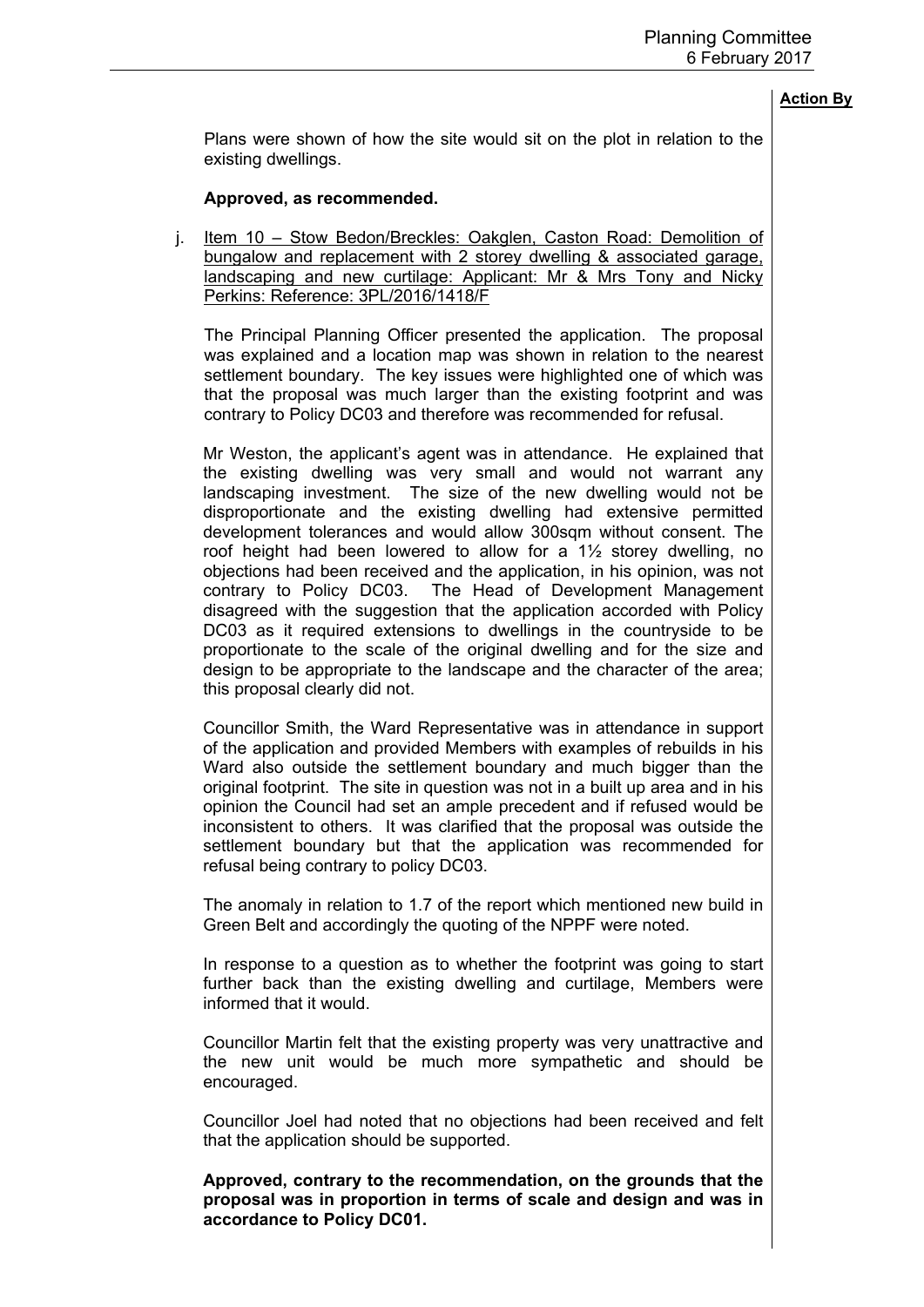k. Item 11 – Foxley: Moor Farm, Variation of conditions 2 & 3 on 3PL/2014/1302/F – improve design and position and change in materials: Applicant: Mr Paul Davis: Reference: 3PL/2016/1470/VAR

Chris Hobson, the Principal Planning Officer presented the application which sought a number of amendments to the size and design of the cabins. Photographs and a plan of the revised scheme were shown and the key issues were highlighted.

Councillor Bambridge, the Ward Representative was in attendance in support of the revised scheme. This was a long standing holiday let business and the Parish Council was content with the restrictions to be applied.

Councillor Martin felt that the proposal being put forward looked like a residential unit rather than a holiday let.

#### **Refused, as recommended.**

# **19/17APPLICATIONS DETERMINED BY THE EXECUTIVE DIRECTOR OF PLACE (AGENDA ITEM 9)**

Noted.

## **20/17APPEALS DECISIONS (FOR INFORMATION) (AGENDA ITEM 10)**

Noted.

# **21/17EXCLUSION OF PRESS AND PUBLIC (AGENDA ITEM 11)**

**RESOLVED** that under Section 100(A)(4) of the Local Government Act 1972, the press and the public be excluded from the meeting for the following item of business on the grounds that it involves the likely disclosure of the exempt information as contained in paragraph 3 of Schedule 12A to the Act.

# **22/17ENFORCEMENT UPDATE (AGENDA ITEM 12)**

The Enforcement Manager provided Members with an overview of the work carried out over the last 12 months.

The Enforcement Team had been extremely busy and the statistics for 2016 had been reviewed and compared to 2015. There had been 340 new cases in 2015 compared to 370 in 2016. This increase was mainly due to the new on-line reporting facility which was much more accessible to the public. 377 cases were closed in 2015 compared to 366 cases in 2016, 58 had resulted in retrospective planning applications bringing in fees of over £23,000.

In the last year 99.73% of cases had been resolved and in 100% of cases investigations had commenced within ten working days which was well above national standards.

Two new staff had been appointed, Ian Williamson, an experienced Enforcement Officer and Fiona Culshaw who was an experienced S106 Officer.

Councillor Duigan felt that as this item was all good news it should have been above the line and discussed with the press and the public present. The Legal Advisor pointed out that the resolution to exclude the press and public had been